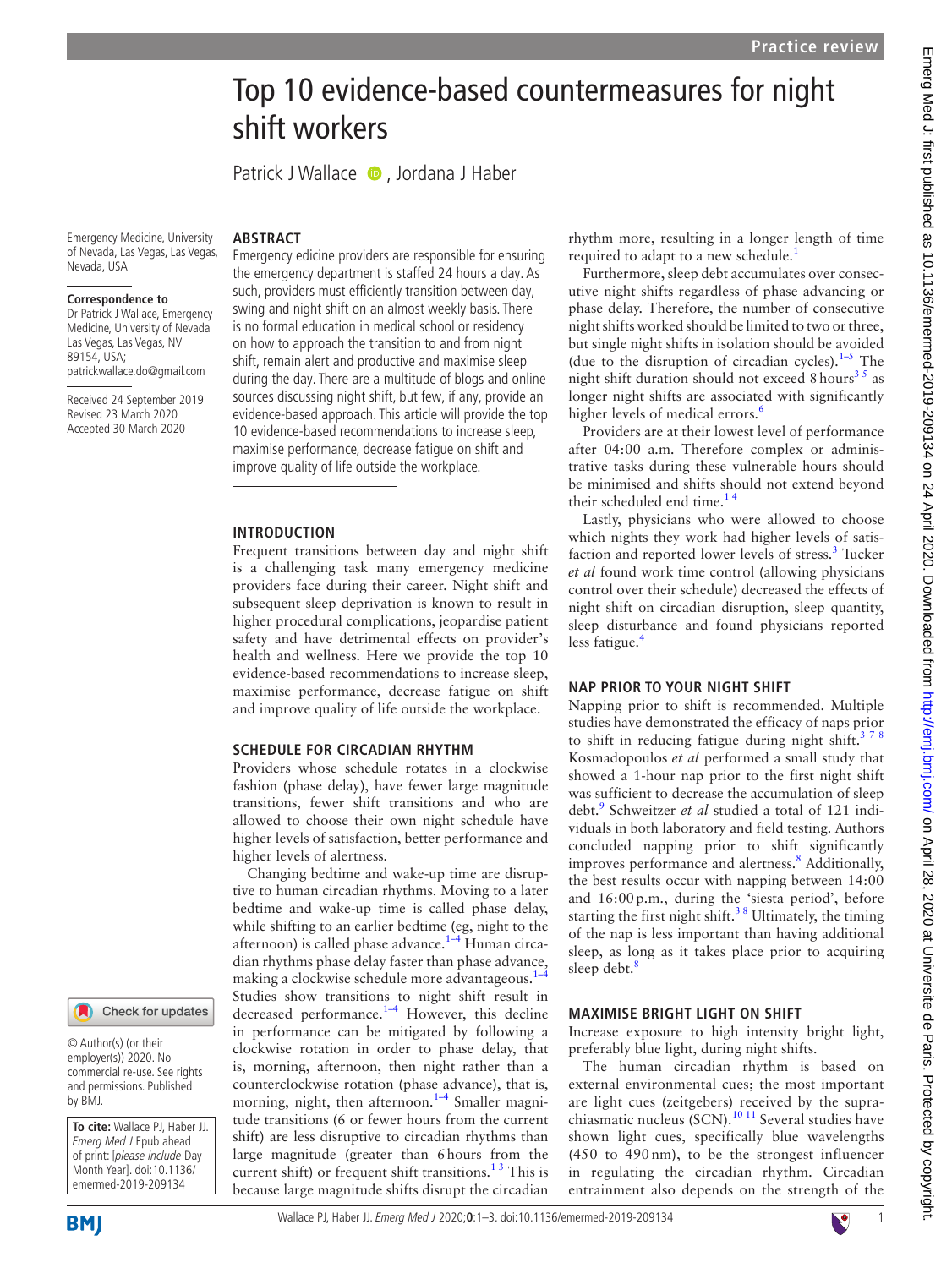zeitgeber.<sup>[10–13](#page-2-6)</sup> Exposure of high intensity bright light (preferably blue light) during night shift aids in wakefulness and increases performance, however the specific lux, duration and frequency is highly individualised and requires further investigation. Most hospitals have fluorescent light that is a combination of white and blue with an average lux of  $150^{10}$  <sup>10</sup> Providers should advocate for their emergency departments to have high intensity blue wavelength light for night shifts. Providers can also purchase and bring their own high lux bright light lamp to night shift.<sup>[10 11](#page-2-6)</sup>

A study from the New England Journal of Medicine investigated transitioning circadian rhythms with the use of bright light during night shift.<sup>14</sup> The study showed bright light (7000 to 12 000lux) compared with ordinary light (150lux) helped shift the participants' circadian rhythm within about 4days. Dawson *et al* completed a study in which bright light was compared with melatonin and placebo. Pulses of bright light (4000 to 7000lux) between midnight and 04:00 a.m. produced the largest phase shift in circadian rhythm and increased quality of daytime sleep. The light-treatment group shifted their circadian rhythm approximately 8 to 9hours while the placebo and melatonin groups only shifted approximately 4 hours.<sup>[15](#page-2-8)</sup>

The timing of light is important and should occur prior to the drop in core body temperature, generally 2hours prior to the normal wake-up time, however there is significant interindividual variability between circadian clocks so this timing will vary among providers.<sup>[11 16 17](#page-2-9)</sup> Goulet *et al* showed individuals have unique circadian rhythms, with 'morning types' and 'evening types' having different peaks of alertness and performance throughout the day.<sup>12</sup> Some of the variability between individuals may be due to differences in light exposure during important phase shifting times in their circadian rhythm.<sup>[17](#page-2-11)</sup>

### **Take a nap if you can**

Evidence suggests napping on shift improves performance, mental agility and decreases total sleep debt. However, it is important for providers to consider sleep inertia as a downside to napping on shift.

Several studies have found napping while on shift reduces sleepiness and improves performance.<sup>2</sup> <sup>18</sup> A meta-analysis by Ruggiero showed naps as short as 20min between 02:00 a.m. and 03:00 a.m. were beneficial in improving alertness, decreasing sleepiness and increasing efficiency with no signifi-cant impact on daytime sleep.<sup>[19](#page-2-13)</sup> When scheduled naps are used, time for recuperation should also be scheduled after the nap to avoid sleep inertia. $2$  Sleep inertia is defined as the groggy period after waking from the nap and typically lasts  $30 \text{ min.}^{2\frac{18}{20}}$  There is concern that sleep inertia may be even more detrimental to performance than loss of sleep. Sleep inertia can potentially be reduced by taking naps less than  $15 \text{ min}^2$  $15 \text{ min}^2$  and scheduling them between 01:00 a.m. and 03:00 a.m. prior to the circadian nadir, the lowest level of alertness during the night.<sup>19 20</sup> Physicians will vary in the amount and duration of sleep inertia they experience, but it is important to remember a single nap is not sufficient to ameliorate the accumulated sleep debt and the nap could have potentially detrimental effects.<sup>2</sup> <sup>18</sup><sup>19</sup>

Although the benefits and studies show impressive results, napping may be impractical in many emergency depart-ments.<sup>[20](#page-2-14)</sup> Alternative solutions include decreasing the duration of night shifts and rotating providers through a scheduled nap between 01:00 a.m. and 03:00 a.m. when volume is starting to decrease.

### **Drink caffeinated beverages early in the shift**

Caffeine (4mg/kg) optimises performance, alertness and cognitive function. Humans reach their lowest level of alertness and cognitive function between  $03:00$  a.m. and  $04:00$  a.m.<sup>1 21</sup> The most effective strategy appears to be to consume 4mg/kg of caffeine between 12:20 a.m. and 01:20 a.m. This regimen has been demonstrated to decrease sleep tendency on the night shift, and enhance performance of subjects during the first two nights of a string of night shifts without disrupting daytime sleep.<sup>3 21</sup> However, caffeine should not be consumed within 4hours of the end of shift to minimise any effects on sleep immediately following work.<sup>3</sup>

### **Avoid large meals**

Night shift workers should avoid large meals during their shift and replace them with small snacks. Food plays an important role in regulating the circadian rhythm through pathways involving leptin, ghrelin, glucose, insulin and fat. $^{22}$  Smaller portion sizes can minimise the surges in glucose, fat and insulin levels, resulting in an ameliorated effect on circadian disturbances. $^{22}$  Additionally, snacks higher in fat and protein were less associated with sleepiness than carbohydrates that result in rapid fluctuations in blood glucose. $^{23}$ 

Meal size and timing can affect alertness and productivity during the night shift. Eating a large meal at 01:30 a.m. versus fasting during shift showed a decrease in attention. $21$  Eating full meals at night may lead to delayed response time, cognitive impairment and increased errors.<sup>21</sup><sup>23</sup>

### **Minimise light on the commute home**

Limiting bright light exposure, both natural and artificial light, at the end of a night shift and on the commute home, helps maximise sleep during the day and minimise disturbances in circadian rhythm. The blue wavelength has the strongest influence on the SCN.<sup>11 16</sup> Coloured sunglasses that specifically block blue wavelength (dark or orange sunglasses) are recommended for the commute home.<sup>11 13-16</sup> Some of the most common studied methods include light lensed sunglasses (15% transmission), dark lensed sunglasses (2% to 5%transmission) and welder glasses.[3 13–15 24](#page-2-1) Crowley *et al* showed dark lensed sunglasses to have a statistically significant difference over light lensed sunglasses in the effect on circadian rhythm. These authors recommend welder glasses if the commute does not involve driving and sunglasses with 2% transmission if driving. $^{24}$  $^{24}$  $^{24}$ 

# **Consider melatonin**

Although data on melatonin as a sleep aid is inconclusive, its low side effect profile and potential benefit should be considered as an intervention to decrease the latency and improve the length of sleep. In a double-blinded, randomised, placebocontrolled, crossover study of 86 shift workers, Sadeghniiat-Haghighi *et al* showed 5 mg of melatonin taken 30 min before bed reduced sleep onset latency in comparison to the placebo group as well as the participants' own baseline. However, this study did not find a statistically significant change in total sleep time when compared with baseline and placebo.<sup>25</sup> A Cochrane review from 2014 evaluated 15 randomised controlled trials with a total of 718 participants. This review showed melatonin to increase sleep length during daytime sleep with a mean difference of 24 min and increase nighttime sleep by a mean of 17 min. No dose-response relationship was found.<sup>[26](#page-2-20)</sup>

# **Sleep in a dark environment**

Bright light is a powerful influencer of the circadian rhythm and can assist in phase advancing or phase delaying depending on the